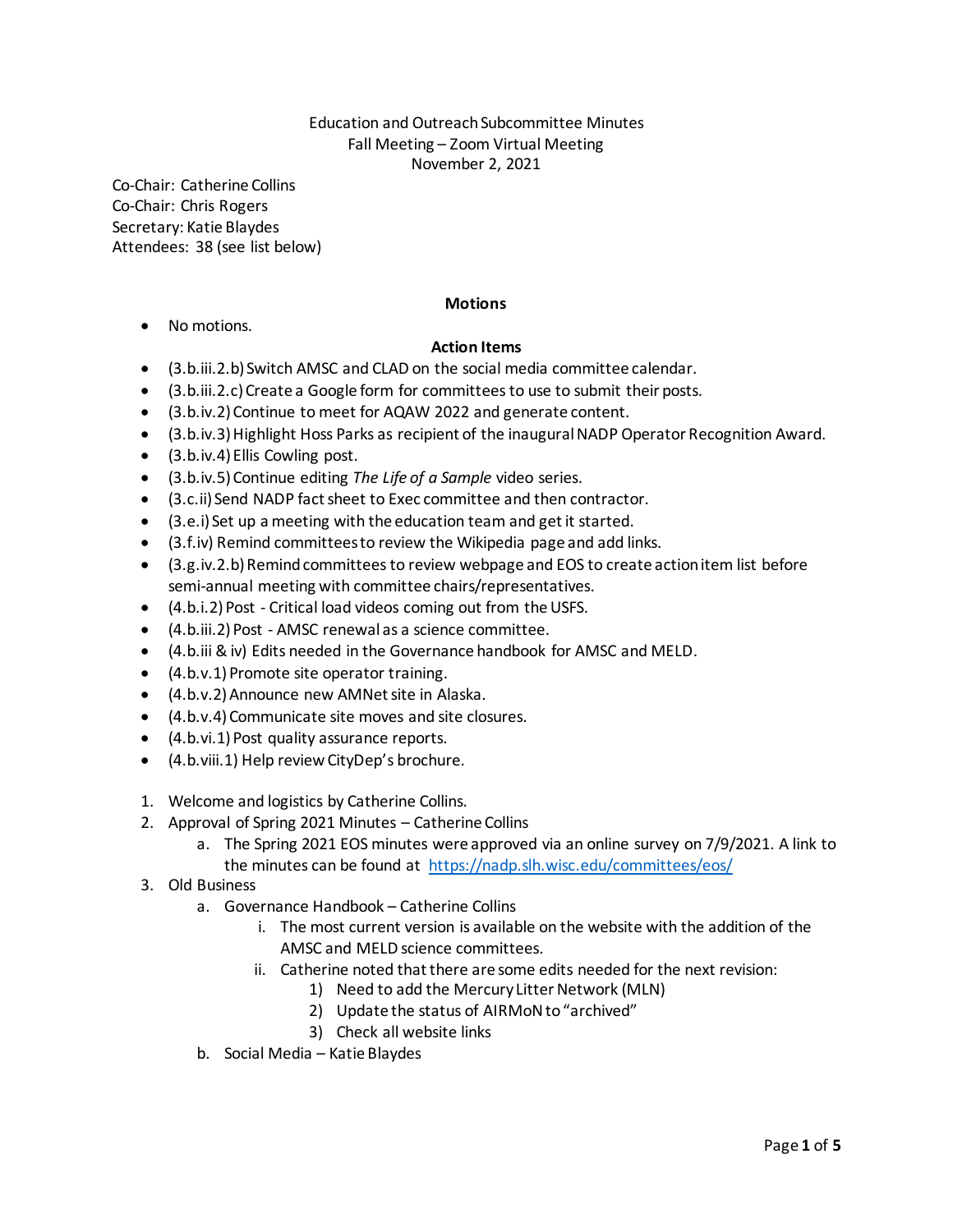- i. Katie noted changes to the team: lost Margaret Johnson, Eric Uram, and Nathaniel Javid. Currently the team consists of Katie, Nichole Davis (CAL Chemist), and Richard Tanabe (PO).
- ii. Changes to NADP's LinkedIn page: changed from a closed group to a public business page. This will allow for more visibility and gives a better outward facing look (posts being made by NADP vs personal accounts).
- iii. Around 150 posts across all platforms have gone out since the Spring 2021 Meeting.
	- 1) Content included: site birthdays, meeting and general information, committee posts, other fun, seminars, and publications.
	- 2) A post formatting guide was presented for committee content along with the monthly schedule.
		- a. Committees are to provide post ready content
			- **i.** Photo, video, presentation, web link, or screenshot of post in other media
			- **ii.** Provide a short description
				- **1.** FB & LinkedIn: 2-4 sentences
				- **2.** Twitter: 280 characters (max)
			- **iii.** Encouraged to tag other groups and use emojis
		- b. It was requested on the calendar to switch AMSC and CLAD.
		- c. It was suggested to create a Google Form for the committees to use as a tool to submit their content.
	- 3) A few of the most popular posts were highlighted including: a committee post from MELD that was shared by the NPS's Explore Nature account, a committee post from NOS, and welcome Wyatt – a new employee in the PO.
		- a. It was noted that our posts are starting to be shared from our partners in the NADP which is increasing our visibility.
	- 4) Since the Spring Meeting, we have gained around 20 followers on Facebook and Twitter!
- iv. In the works
	- 1) The Summer 2021 Visitors to the Site contest received only 1 submission and permissions were not given to share the photo. EOS and the social media team are still going to encourage site operators to share their photos year round.
	- 2) Air Quality Awareness Week 2022 collaborating with some of the agencies to come up with a theme for that week in May. Content will be uploaded to the NADP website and posts will be made and shared across the agencies' social media pages.
	- 3) NADP Operator Recognition Award 2021 highlight recipient Hoss Parks.
	- 4) Honoring Ellis Cowling a link to Cari Furiness' tribute will be posted.
	- 5) Video Series: *Life of a Sample* A preview of the AMoN networkwas given. It was suggested to add narration because it's difficult to watch the video and read the text banners at the same time.
- v. In conclusion:
	- 1) Please follow, like, and share the NADP pages and posts.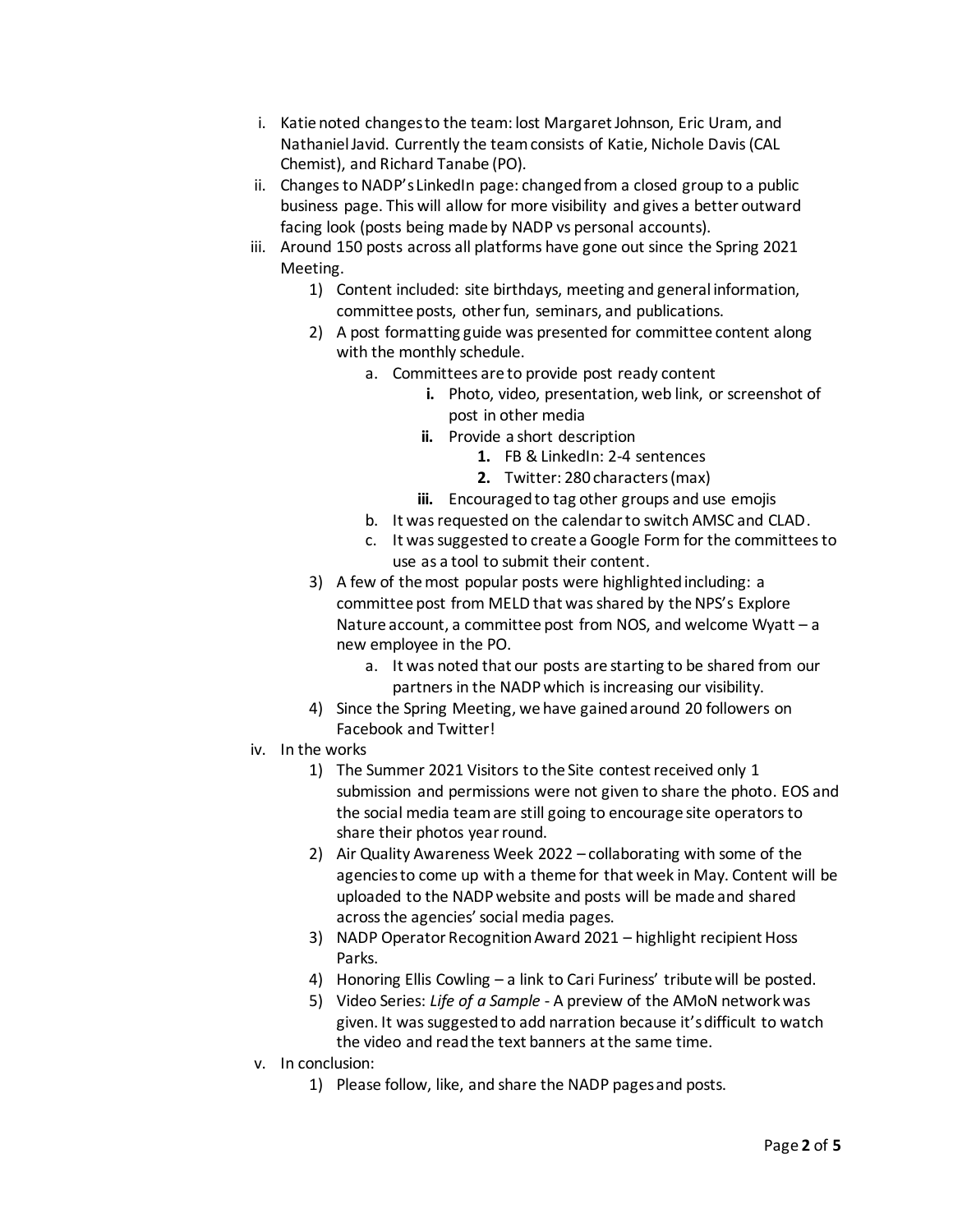- 2) Send your pictures and ideas t[o NADP-Social-Media@slh.wisc.edu](mailto:NADP-Social-Media@slh.wisc.edu) or tag NADP directly using @NADProgram (Twitter)/@National Atmospheric Deposition Program (Facebook).
- 3) Use #NADP to get your posts included in the NADP thread.
- c. NADP Fact Sheet Catherine Collins
	- i. A fact sheet was created to help NADP with marketing. It's a 4 page document that contains sections on:
		- 1) History
		- 2) Membership
		- 3) Data gaps and building capacity in monitoring networks
		- 4) Data quality and availability
		- 5) Highlights networks and lab (NTN, MDN, AMNet, AMoN, MLN)
		- 6) Highlights science committees (TDep, CLAD, AMSC, MELD)
	- ii. A final draft will be sent to the Executive committee and then to a contractor to complete the final design.
	- iii. Access to the document will be given so it will be able to be updated in the future.
- d. Mercury Matters Brochure Chris Rogers/Colleen Flanagan-Pritz
	- i. Dave Schmeltz is continuing to make progress on it.
	- ii. A review of the current 16 page draft was given.
	- iii. Not sure of the timeline for completion.
- e. Education and Outreach Team Catherine Collins
	- i. This will be EOS' big project for 2022.
- f. Wikipedia Page Chris Rogers
	- i. The page was reviewed and two changes have been made since the Spring 2021 Meeting and were deemed appropriate.
	- ii. Chris updated all the web links to the new website.
	- iii. Some fun facts: there were 272 page views between May-October and 534 page views from year-date.
	- iv. Committees need to look at their sections and add links where appropriate. It was requested this be done by the winter meeting with the EOS committee representatives.
- g. Webpage Catherine Collins
	- i. The new webpage was launched on October 25, 2021.
	- ii. Committees had reviewed their content over the summer.
	- iii. The data export function was updated and is functioning.
	- iv. Questions presented:
		- 1) How do we get news out quickly on the web site and who is the contact for edits? Is there a review process?
			- a. Contact i[s nadp@slh.wisc.edu](mailto:nadp@slh.wisc.edu)
			- b. Content is currently being updated by Richard & Bob, but it's better to send edits to the NADP email address.
			- c. Review process: committees should have edits for their pages go through committee executive structure for approval, so they are ready to post on the website when they are sent in.
			- d. Richard commented in terms of getting content out quickly that in the WordPress format you can easily link a URL in a social media post.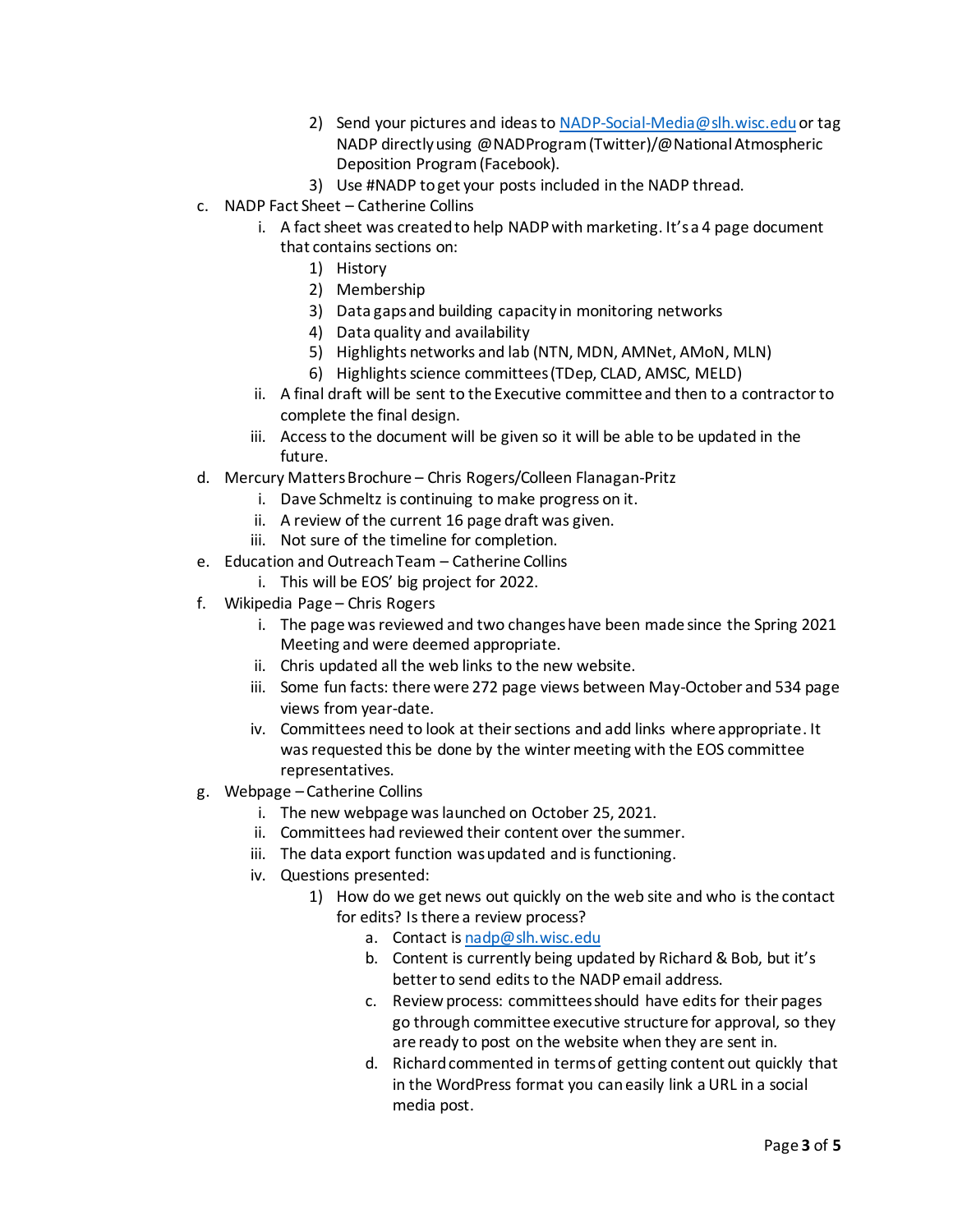- 2) Guidelines for updating the website? Who reviews and contributes from the committees? Deadlines for updates?
	- a. Review schedules and deadlines should be up to the committees.
	- b. EOS could remind the committees during the winter/summer meetings with committee representatives. EOS will make an action item list for the committees prior to the meeting.
	- c. It was decided that a review period of twice year by committee members is sufficient.
- 4. New Business
	- a. Summer Committee Chairs Meeting August 5, 2021
		- i. Purpose: EOS is convening these meetings twice a year in between the Fall and Spring NADP meetings to touch base and make sure that we are up to date with how EOS can help the committees with their outreach activities.
		- ii. Catherine briefly touched on the action items that came out of the August meeting.
	- b. Committee Reports
		- i. CLAD Emmi Felker-Quinn
			- 1) Working on AQAW 2022 focusing on a conservation centered theme.
			- 2) The critical load videos produced by Linda Geiser and the USFS should be coming out later this month.
			- 3) Linda G. has a new paper out that we would like to promote through the various social media outlets.
			- 4) The tree critical load general technical report will be available soon.
			- 5) Mike Bell added that their products are about 70% complete and that they expect to be wrapping them up in the next 3-6 months. The products are interactive on the web and will be good for sharing.
		- ii. TDep Chris Rogers
			- 1) The work Greg has been doing with Sonoma to get the TDep conversion done, plus the maps, and Greg's comparison paper will all be good material to post. They are hopeful it will be done before May.
			- 2) They are planning a TDep agriculture forum for spring and would like to promote it through EOS. It will be a half day webinar.
		- iii. AMSC Andy Johnson
			- 1) We could do a post on the methods comparison study.
			- 2) AMSC will be asking Exec for reauthorization as a science committee for the next 4 years.
			- 3) An edit needs to be made in the Governance handbook on page 12, but will wait until after the decision in Exec is made to renew the committee.
		- iv. MELD Colleen Flanagan-Pritz
			- 1) Mercury Matters brochure will circle back with a date.
			- 2) In addition to MLN needing to be added to the Governance handbook, the proposed passive mercury network will need to be added.
			- 3) Kat Ko volunteered to help with video voiceover work.
		- v. NOS Ryan McCammon/Winston Luke
			- 1) Promote the online site operator training.
			- 2) Announce new AMNet site in Alaska.